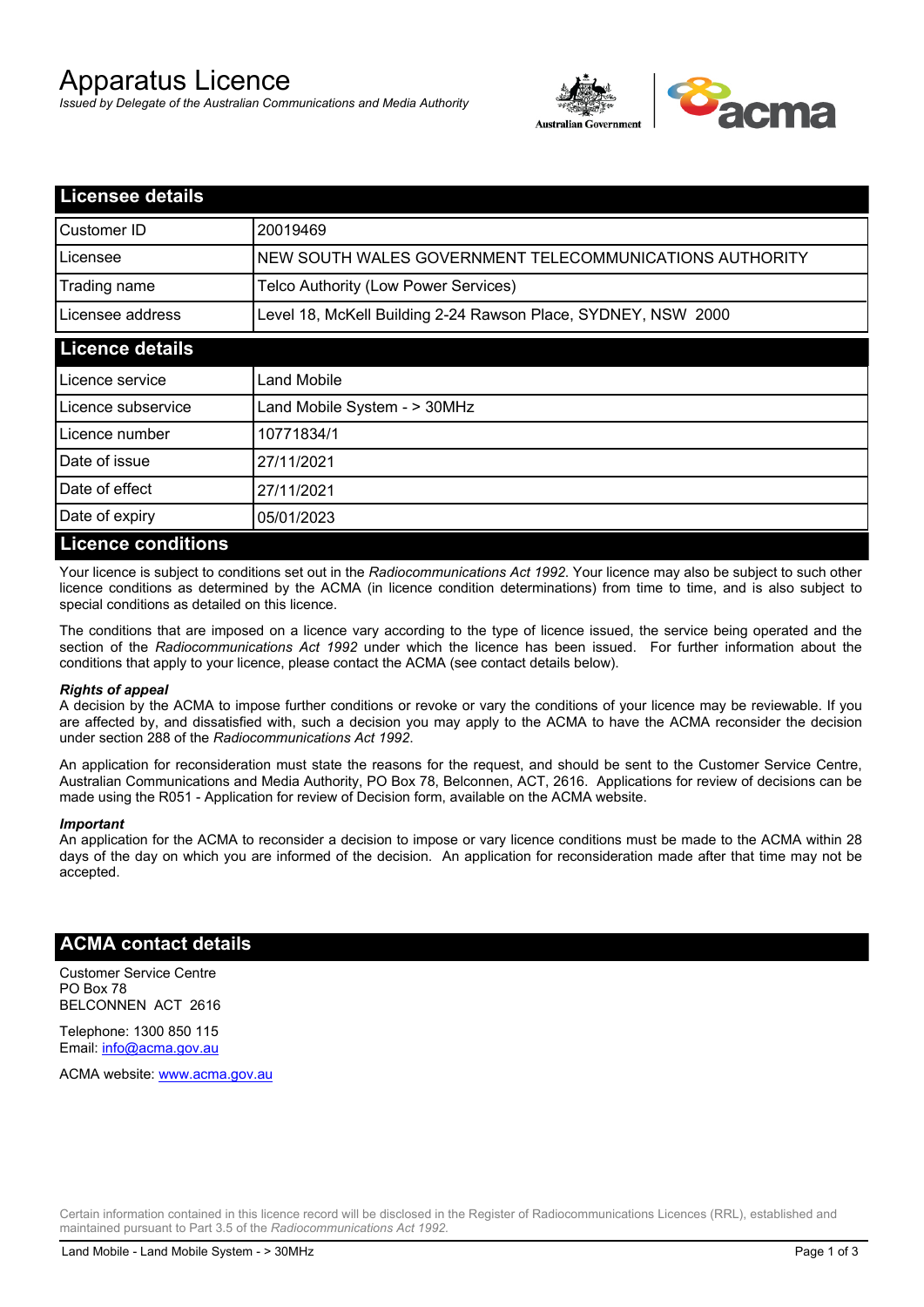# **Advisory Notes applying to licence no.: 10771834/1**

Conditions applicable to the operation of Land Mobile System station(s) authorised under this licence can be found in the Radiocommunications Licence Conditions (Apparatus Licence) Determination and the Radiocommunications Licence Conditions (Land Mobile Licence) Determination. Copies of these determinations are available from the ACMA and from the ACMA home page (www.acma.gov.au).